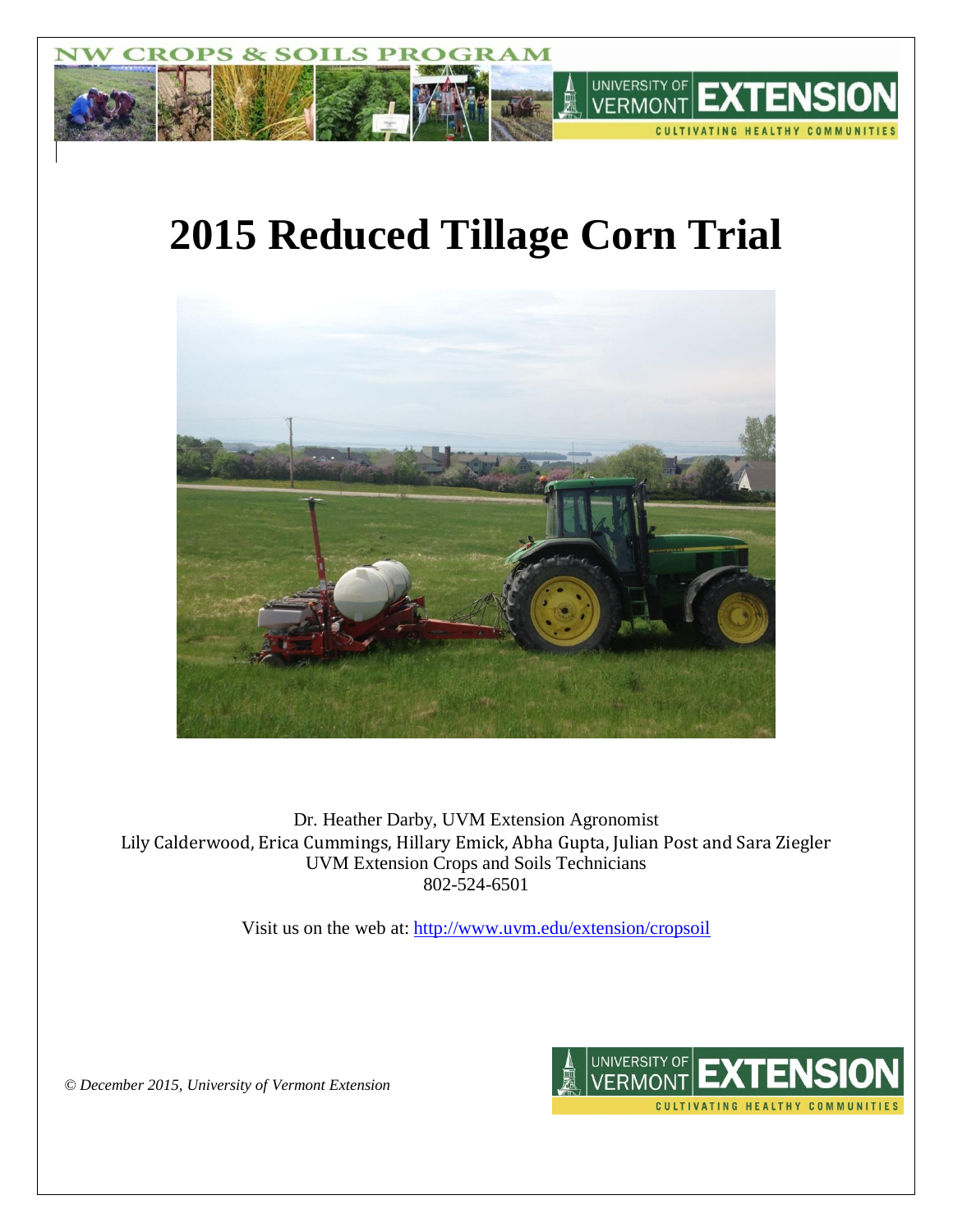#### **2015 REDUCED TILLAGE CORN TRIAL Dr. Heather Darby, UVM Extension [heather.darby\[at\]uvm.edu](mailto:heather.darby@uvm.edu)**

Minimum tillage practices have significant potential to reduce expenses and the potential negative environmental effects caused by intensive tillage operations. Conventional tillage practices require heavy machinery to work and groom the soil surface in preparation for the planter. The immediate advantage of reduced tillage for the farm operator is less fuel expense, equipment, time, and labor required. It's also clear that intensive tillage potentially increases nutrient and soil losses to our surface waterways. By turning the soil and burying surface residue, more soil particles are likely to detach from the soil surface and increase the potential for run off from agricultural fields. Reducing the amount and intensity of tillage can help build soil structure and reduce soil erosion.



**Figure 1. Strip tillage.**

Many growers are interested in a variety of minimum tillage strategies including 'strip-till,' 'no-till,' and 'vertical-till.' Strip tillage cultivates a 4-6" strip of soil along both sides of the planted row (Figure 1). Strip tillage allows the soil in close proximity to the seed to dry out and warm up faster than it would without tillage. It also deeply tills the soil  $(8-10$  inches) where the crop is planted. No-till (Figure 2) implements do not till the soil, but rather use metal coulters to cut the soil and plant seed into the slot created by the coulters (disk openers). An attachment on the back of the planter closes the slot and maximizes seed to soil contact to facilitate germination. This can be done in a variety of ways. Some systems use a heavy press wheel, while others use spiked wheels or even rubber wheels to perform this critical action. The type of wheel selected will depend on soil types and conditions so may vary from farm to farm. Vertical tillage (Figure 3) is a tillage system, which lightly tills the top 2-3 inches of the soil, preparing a smooth seedbed without introducing tillage pans into the soil profile. Vertical tillage equipment is developed to run shallow and fast over the field sizing and anchoring residue while



**Figure 2. No-Till Corn Planting. Figure 3. Vertical tillage.**

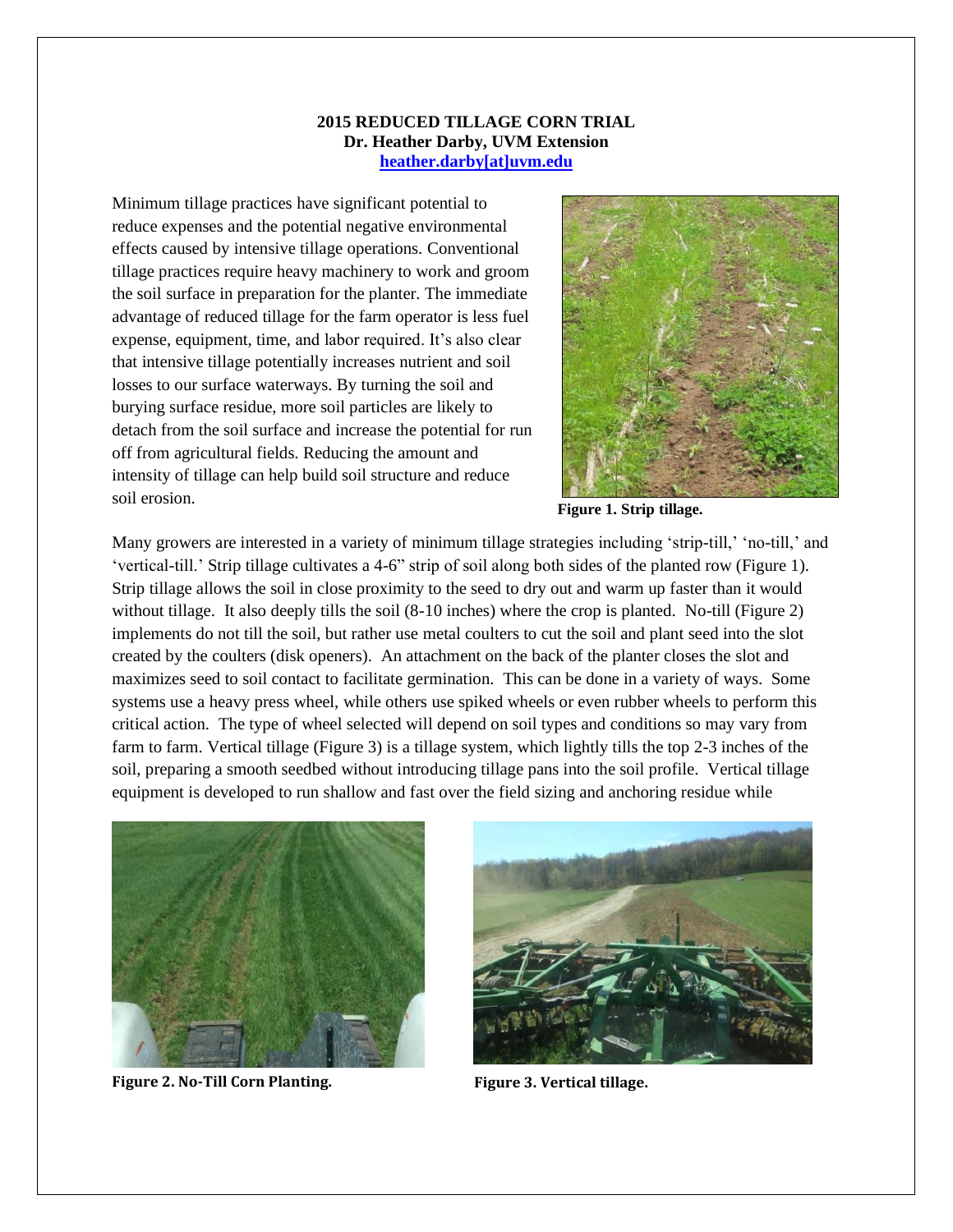preparing a uniform seedbed for planting. Over time, it has been found that reduced tillage systems can improve soil health, nutrient cycling, soil drainage, and crop yields. In 2015, the University of Vermont Extension's Northwest Crops and Soils Program conducted a corn trial at Borderview Research Farm in Alburgh, VT. The objective was to evaluate the impact of no-till, vertical-till, and strip-till on corn silage yield and quality.

### **MATERIALS AND METHODS**

In 2015, a study evaluating three reduced tillage methods was conducted at Borderview Research Farm in Alburgh, VT (Table 1). The soil was a rocky Benson silt loam. The experimental design was a randomized complete block with four replicates. Treatments were no-till, vertical-till, and strip-till. Just prior to planting, vertical-till plots were prepared with a 2623VT John Deere tool, and the strip-till plots were prepared with a Blu-Jet Coulter Pro. Plot size was 10' x 40' for the no-till and vertical-till plots and 15' x 40' foot for the strip-till plots. All plots were planted to the variety Mycogen TMF2Q419 (96 RM) at a seeding rate of 34,000 seeds per acre. The trial was planted on 21-May with a John Deere 1750 conservation corn planter. A 10-20-20 starter fertilizer was applied at 250 lbs per acre to the all plots. A post-plant herbicide, Lumax®, was applied at a rate of 3 quarts per acre to all plots.

| Location                     | Borderview Research Farm - Alburgh, VT                 |  |  |  |  |  |  |
|------------------------------|--------------------------------------------------------|--|--|--|--|--|--|
| Soil type                    | Benson rocky silt loam                                 |  |  |  |  |  |  |
| Previous crop                | Corn                                                   |  |  |  |  |  |  |
| <b>Corn Variety</b>          | Mycogen TMF2Q419 (96 RM)                               |  |  |  |  |  |  |
| <b>Plot size</b>             | 10' x 40' for No Till and Vertical Tillage Plots       |  |  |  |  |  |  |
|                              | 15' x 40' for Strip Till Plots                         |  |  |  |  |  |  |
| <b>Replicates</b>            | 4                                                      |  |  |  |  |  |  |
| <b>Seeding rate</b>          | 34,000 seeds $ac^{-1}$                                 |  |  |  |  |  |  |
| <b>Row width</b>             | 30"                                                    |  |  |  |  |  |  |
| <b>Planting date</b>         | $21$ -May                                              |  |  |  |  |  |  |
| Starter fertilizer           | 250 lbs $ac^{-1}$ 10-20-20                             |  |  |  |  |  |  |
| <b>Herbicide</b>             | 3 quarts of Lumax $\mathbb{R}$ ac <sup>-1</sup> ,      |  |  |  |  |  |  |
| <b>Additional fertilizer</b> | 110 lbs available N $ac^{-1}$ of Urea (46-0-0), 19-Jun |  |  |  |  |  |  |
| <b>Harvest date</b>          | $30-Sep$                                               |  |  |  |  |  |  |

**Table 1. Agronomic information for the 2015 Reduced Tillage Corn Trial at Borderview Research Farm.**

Urea (46-0-0) was applied as a topdress at a rate of 110 lbs available N per acre on 19-Jun. A John Deere two-row chopper was used to harvest corn, and whole-plant silage was collected in a forage wagon and weights calculated from wagon mounted scales. A subsample of chopped silage was taken to determine moisture and quality of the forage.

Silage quality was analyzed using the FOSS NIRS (near infrared reflectance spectroscopy) DS2500 Feed and Forage analyzer. Dried and coarsely ground plot samples were brought to the lab where they were reground using a cyclone sample mill (1mm screen) from the UDY Corporation. The samples were then analyzed using the FOSS NIRS DS2500 Plot samples were analyzed for crude protein (CP), starch, acid detergent fiber (ADF), neutral detergent fiber (NDF), and digestible neutral detergent fiber (NDFD). Mixtures of true proteins, composed of amino acids, and non-protein nitrogen make up the CP content of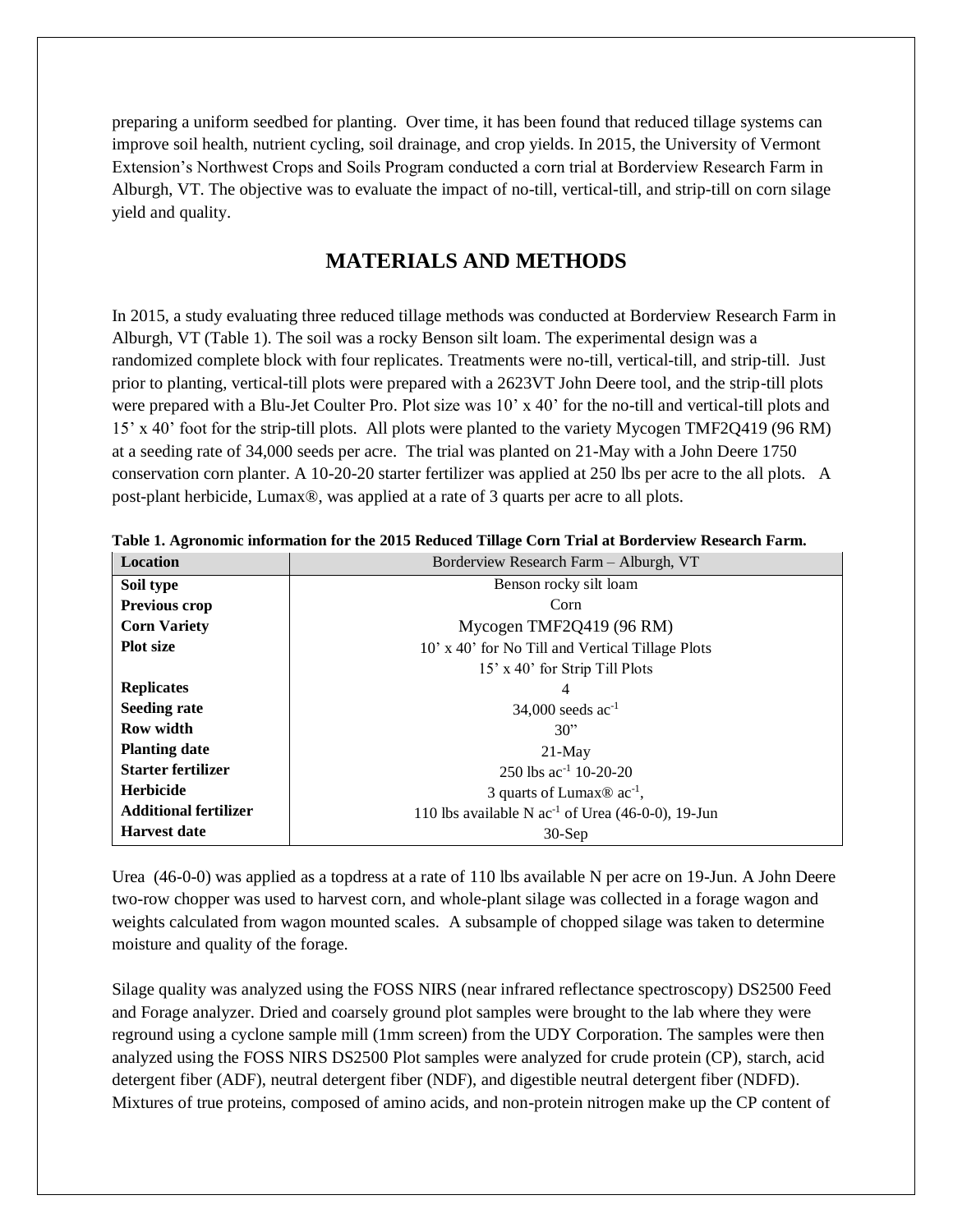forages. The CP content of forages is determined by measuring the amount of nitrogen and multiplying by 6.25. The bulky characteristics of forage come from fiber. Forage feeding values are negatively associated with fiber since the less digestible portions of plants are contained in the fiber fraction. The detergent fiber analysis system separates forages into two parts: cell contents, which include sugars, starches, proteins, non-protein nitrogen, fats and other highly digestible compounds; and the less digestible components found in the fiber fraction. The total fiber content of forage is contained in the neutral detergent fiber (NDF). Chemically, this fraction includes cellulose, hemicellulose, and lignin. Because of these chemical components and their association with the bulkiness of feeds, NDF is closely related to feed intake and rumen fill in cows. In recent years, the need to determine rates of digestion in the rumen of the cow has led to the development of NDFD. This in-vitro digestibility calculation is very important when looking at how fast feed is being digested and passed through the cow's rumen. Higher rates of digestion lead to higher dry matter intakes and higher milk production levels. Similar types of feeds can have varying NDFD values based on growing conditions and a variety of other factors. In this research, the NDFD calculations are based on 30 hour in-vitro testing.

Net energy for lactation (NEL) is calculated based on concentrations of NDF and ADF. NE<sup>L</sup> can be used as a tool to determine the quality of a ration, but should not be considered the sole indicator of the quality of a feed, as NE<sup>L</sup> is affected by the quantity of a cow's dry matter intake, the speed at which her ration is consumed, the contents of the ration, feeding practices, the level of her production, and many other factors. Most labs calculate NE<sup>L</sup> at an intake of three times maintenance. Starch can also have an effect on  $NE<sub>L</sub>$ , where the greater the starch content, the higher the  $NE<sub>L</sub>$  (measured in Mcal per pound of silage), up to a certain point. High grain corn silage can have average starch values exceeding 40%. Starch levels vary from field to field, depending on growing conditions and variety.

Non-fiber carbohydrate (NFC) and nonstructural carbohydrate (NSC) are also totaled and reported. NFC is comprised of starch, simple sugars, and soluble fiber, and is digested more quickly and efficiently than fiber. NFC provides energy for rumen microbes, once it is fermented by volatile fatty acids. NFC and NSC are sometimes referred to almost interchangeably, but pectin levels are included in NFC and omitted from NSC. In addition, NFC is calculated by difference  $[100 - (\% \text{ NDF} + \% \text{ crude protein} + \% \text{ fat} + \% \text{ m})]$ ash)], whereas NSC is determined through enzymatic methods. NSC should be in the 30-40% range, on a dry matter basis. NFC is generally between 35-40% in a high milk production ration, though levels as high as 42% are acceptable, due to the variability of particle size, frequency of feeding, dry matter intake, and other factors.

Milk per acre and milk per ton of harvested feed are two measurements used to combine yield with quality and arrive at a benchmark number indicating how much revenue in milk can be produced from an acre or a ton of corn silage. This calculation relies heavily on the NE<sup>L</sup> calculation and can be used to make generalizations about data, but other considerations should be analyzed when including milk per ton or milk per acre in the decision making process.

Yield data and stand characteristics were analyzed using mixed model analysis using the mixed procedure of SAS (SAS Institute, 1999). Replications within trials were treated as random effects, and hybrids were treated as fixed. Hybrid mean comparisons were made using the Least Significant Difference (LSD) procedure when the F-test was considered significant  $(p<0.10)$ .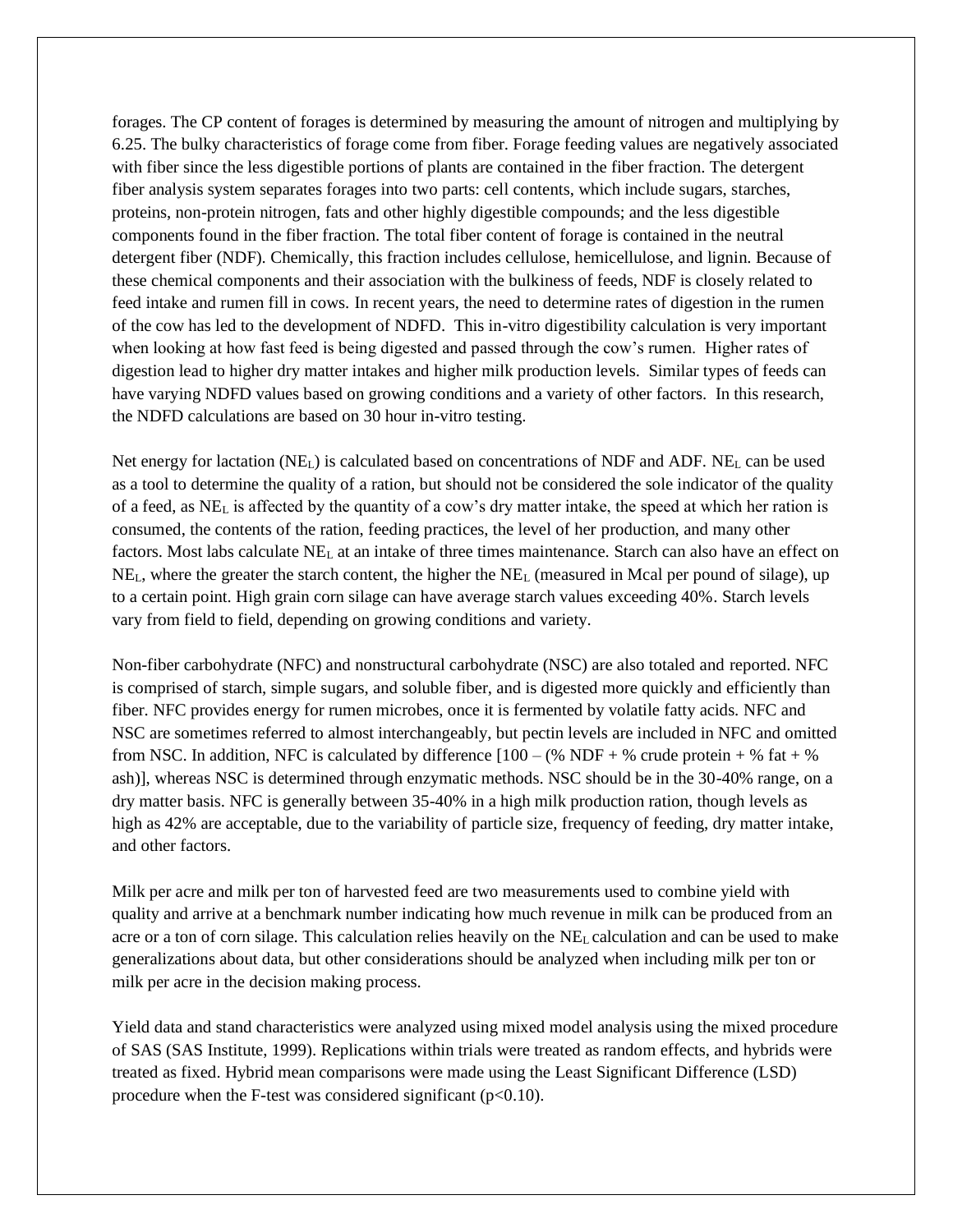Variations in yield and quality can occur because of variations in genetics, soil, weather, and other growing conditions. Statistical analysis makes it possible to determine whether a difference among hybrids is real or whether it might have occurred due to other variations in the field. At the bottom of each table a LSD value is presented for each variable (i.e. yield). Least Significant Differences (LSDs) at the 0.10 level of significance are shown. Where the difference between two hybrids within a column is equal to or greater than the LSD value at the bottom of the column, you can be sure that for 9 out of 10 times, there is a real difference between the two hybrids. Hybrids that were not significantly lower in

performance than the highest hybrid in a particular column are indicated with an asterisk. In the example to the right, hybrid C is significantly different from hybrid A but not from

hybrid B. The difference between C and B is equal to 1.5, which is less than the LSD value of 2.0. This means that these hybrids did not differ in yield. The difference between C and A is equal to 3.0 which is greater than the LSD value of 2.0. This means that the yields of these hybrids were significantly different from one another. The asterisk indicates that hybrid B was not significantly lower than the top yielding hybrid C, indicated in bold.

| <b>Treatment</b> | Yield  |  |  |  |
|------------------|--------|--|--|--|
| A                | 6.0    |  |  |  |
| B                | $7.5*$ |  |  |  |
| $\mathcal{C}$    | $9.0*$ |  |  |  |
| LSD              | 2.0    |  |  |  |

### **RESULTS**

Seasonal temperature and precipitation recorded at Borderview Research Farm in Alburgh, VT are reported in Table 2. Temperatures through most of the growing season were near historical averages, with warmer than normal temperatures at the beginning and end of the growing season (May and September). Rainfall through the growing season was much less than normal – a total of 11.42 inches below normal through the growing season. There was a total of 2522 Growing Degree Days (GDDs) for May through September—310 GDDs more than the historical average.

| Alburgh, VT                               | April   | May     | June   | <b>July</b> | August  | September |
|-------------------------------------------|---------|---------|--------|-------------|---------|-----------|
| Average temperature $(^{\circ}F)$         | 43.4    | 61.9    | 63.1   | 70.0        | 69.7    | 65.2      |
| Departure from normal                     | $-1.4$  | 5.5     | $-2.7$ | $-0.6$      | 0.9     | 4.6       |
|                                           |         |         |        |             |         |           |
| Precipitation (inches)                    | 0.09    | 1.94    | 6.42   | 1.45        | 0.00    | 0.34      |
| Departure from normal                     | $-2.73$ | $-1.51$ | 2.73   | $-2.70$     | $-3.91$ | $-3.30$   |
|                                           |         |         |        |             |         |           |
| Growing Degree Days (base $50^{\circ}$ F) | 22      | 376     | 399    | 630         | 626     | 470       |
| Departure from normal                     | 22      | 177     | $-75$  | $-10$       | 45      | 152       |

#### **Table 2. 2015 weather data for Alburgh, VT**

Based on weather data from a Davis Instruments Vantage Pro2 with WeatherLink data logger. Historical averages are for 30 years of NOAA data (1981-2010) from Burlington, VT.

Analysis of the data indicates that the minimum tillage strategies had a significant impact on corn silage yield (Table 3). The highest yields were found on the vertical tillage plots  $(35.3 \text{ tons } ac^{-1})$  and those yields were not statistically different than the no-till plots (34.5 tons ac<sup>-1</sup>) or the strip-till plots (32.1 tons  $ac^{-1}$ ).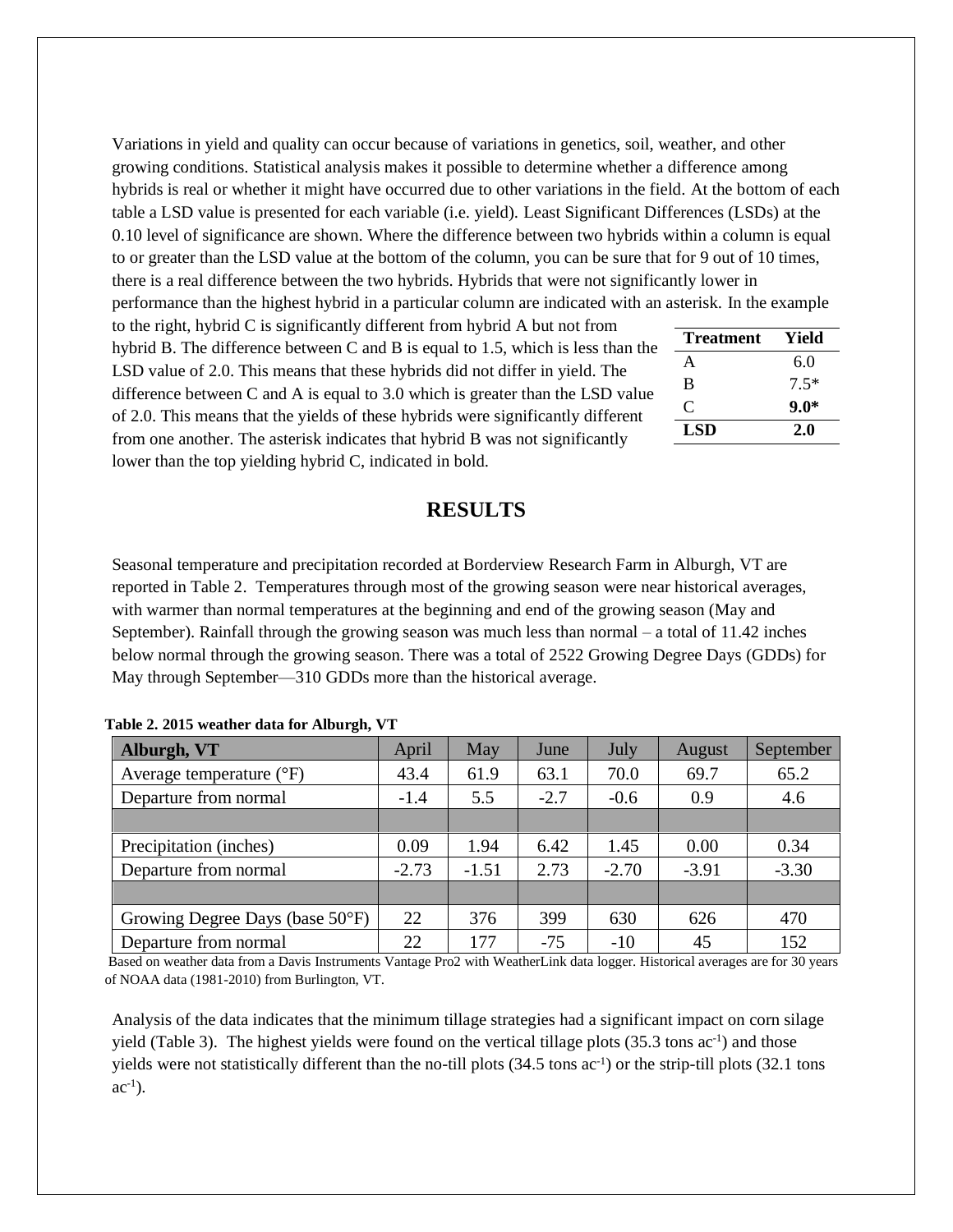| Tillage method | <b>Population</b> | DM   | Yield at 35% DM |  |  |
|----------------|-------------------|------|-----------------|--|--|
|                | plants/acre       | $\%$ | tons/acre       |  |  |
| Vertical-till  | 30873             | 44.1 | 35.3            |  |  |
| No-till        | 33904             | 46.9 | 34.5            |  |  |
| Strip-till     | 36917             | 44.4 | 32.1            |  |  |
| Trial mean     | 33898             | 45.1 | 34.0            |  |  |
| LSD(0.10)      | <b>NS</b>         | NS   | <b>NS</b>       |  |  |

**Table 3. Impact of minimum tillage on corn silage population and yield, 2015.**

Treatments indicated in **bold** had the top observed performance.

NS – No significant difference was observed between treatments.

Standard components of corn silage quality were not affected by minimum tillage methods in this trial (Table 4). There was no significant difference in CP, ADF, NDF, NDFD, TDN, NEL, NSC, milk per ton, or milk per acre. Trial averages for the components analyzed were comparable to the same variety of corn grown using conventional tillage practices.

**Table 4. Impact of minimum tillage on corn silage quality, 2015.**

| <b>Tillage</b> | CР   | <b>Starch</b> | ADF  | <b>NDF</b> | NFC  | <b>TDN</b> | <b>NEL</b> | Milk per |       |
|----------------|------|---------------|------|------------|------|------------|------------|----------|-------|
| <b>Method</b>  | $\%$ | %             | $\%$ | %          | $\%$ | $\%$       | Mcal/lb    | ton      | acre  |
| Vert-till      | 6.8  | 42.6          | 22.6 | 44.1       | 46.1 | 66.0       | 0.67       | 2998     | 36938 |
| No till        | 6.8  | 41.9          | 22.4 | 44.8       | 46.0 | 64.9       | 0.66       | 2913     | 35181 |
| Strip till     | 6.8  | 44.3          | 22.0 | 43.9       | 47.3 | 66.0       | 0.67       | 2995     | 33777 |
| Trial Mean     | 6.8  | 42.9          | 22.3 | 44.3       | 46.4 | 65.6       | 0.66       | 2969     | 35298 |
| LSD(p<0.10)    | NS   | NS            | NS   | NS         | NS   | NS         | NS         | NS       | NS    |

Treatments indicated in **bold** had the top observed performance.

NS – No significant difference was observed between treatments.

## **DISCUSSION**

It is important to note that the results of this trial represent only one year of data and only in one location. Based on the analysis of the data, some conclusions can be made about the results of this year's trials. The average yield for the reduced tillage trial was 34.1 tons ac<sup>-1</sup>, which is very good when compared to the average yield of the same variety of corn planted by means of conventional tillage (24.4 tons ac-1 ). This trial has been in reduced tillage for five years. It is likely now that the soil has improved to a point where higher yields are supported. The healthier soil that is often developed under reduced tillage systems can help improve soil drainage, nutrient cycling, and overall plant growth and development. Given the substantial rain received in June a soil with better drainage and structure would have provided the corn plants with an advantage over those growing in a less ideal situation.

Minimum tillage methods did not significantly impact corn silage quality indicating that no-till, strip-till, and vertical tillage have comparable effects on quality. The corn silage harvested in this trial was similar in quality and quantity to corn planted conventionally. This was the fifth year of reduced tillage practices in this research plot and yields overall have improved each year (Figure 4).